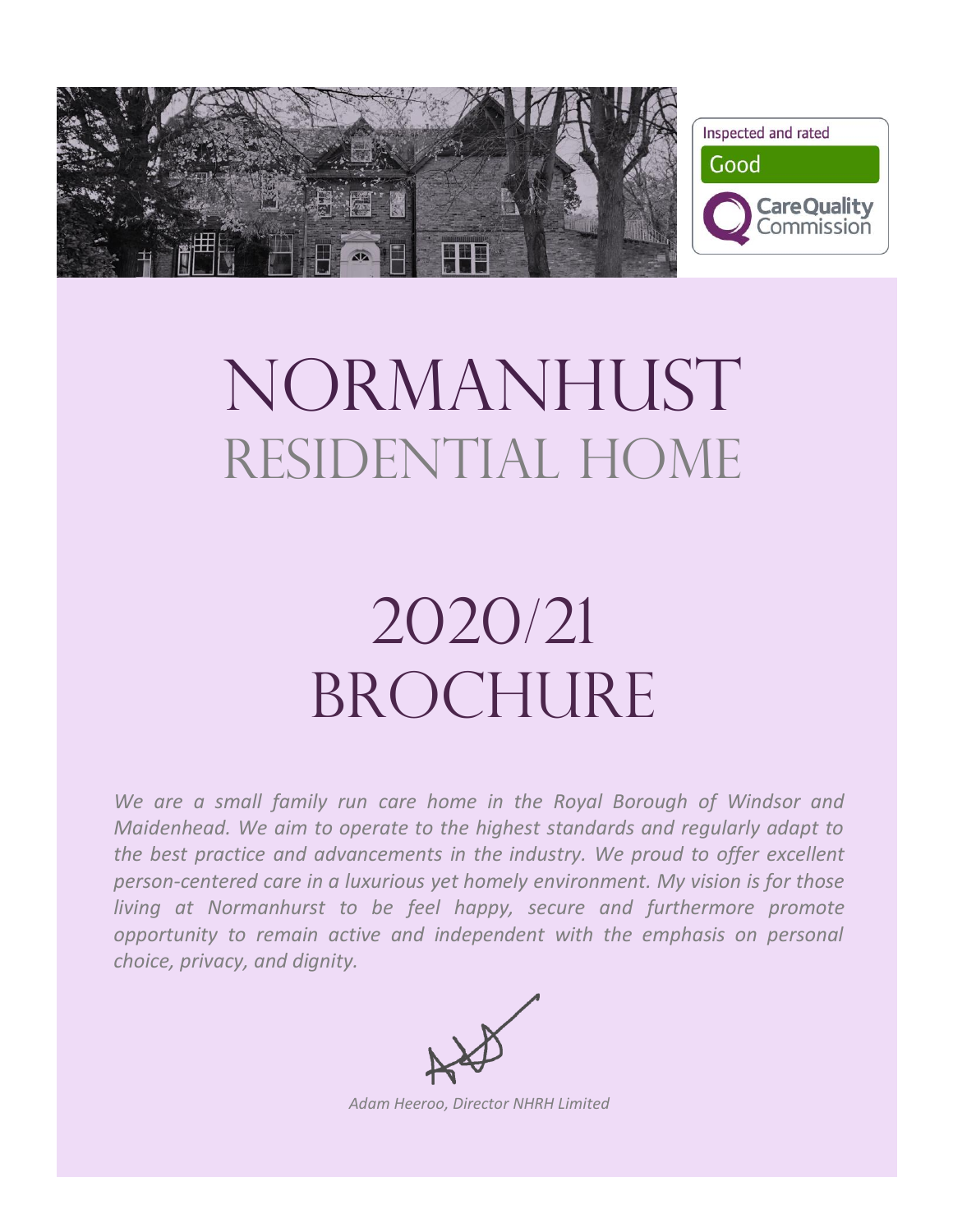



# Our Service

Normanhurst was established in 1969. It a large detached property located in the quiet tree-lined area of Castle Hill of Maidenhead. We provide Residential Care to individuals with or without a diagnosis of dementia.

The building itself dates back to the  $19$ thCentury, with wonderful views and convenient access to nearby amenities, including a short walk to the town centre and leisure facilities. The Home has secure off street parking bays which is controlled by barrier entry.

The Home is registered with the Care Quality Commission (CQC) to provide personal care for up to 23 residents (male/female) generally but not limited to over the age of 60 years with physical and/or mental disability including Dementia. Respite and day care is available.

The Home enjoy has a large communal lounge, dining room, conservatory and garden for our service users to use. The Home is well equipped with call bell and sensor monitoring system to provide discrete alerts for those at risk of falls. The Home has a mobile and bath lifting equipment onsite along with electric profiling beds when required to assist peoples' independence in mobilising and comfort.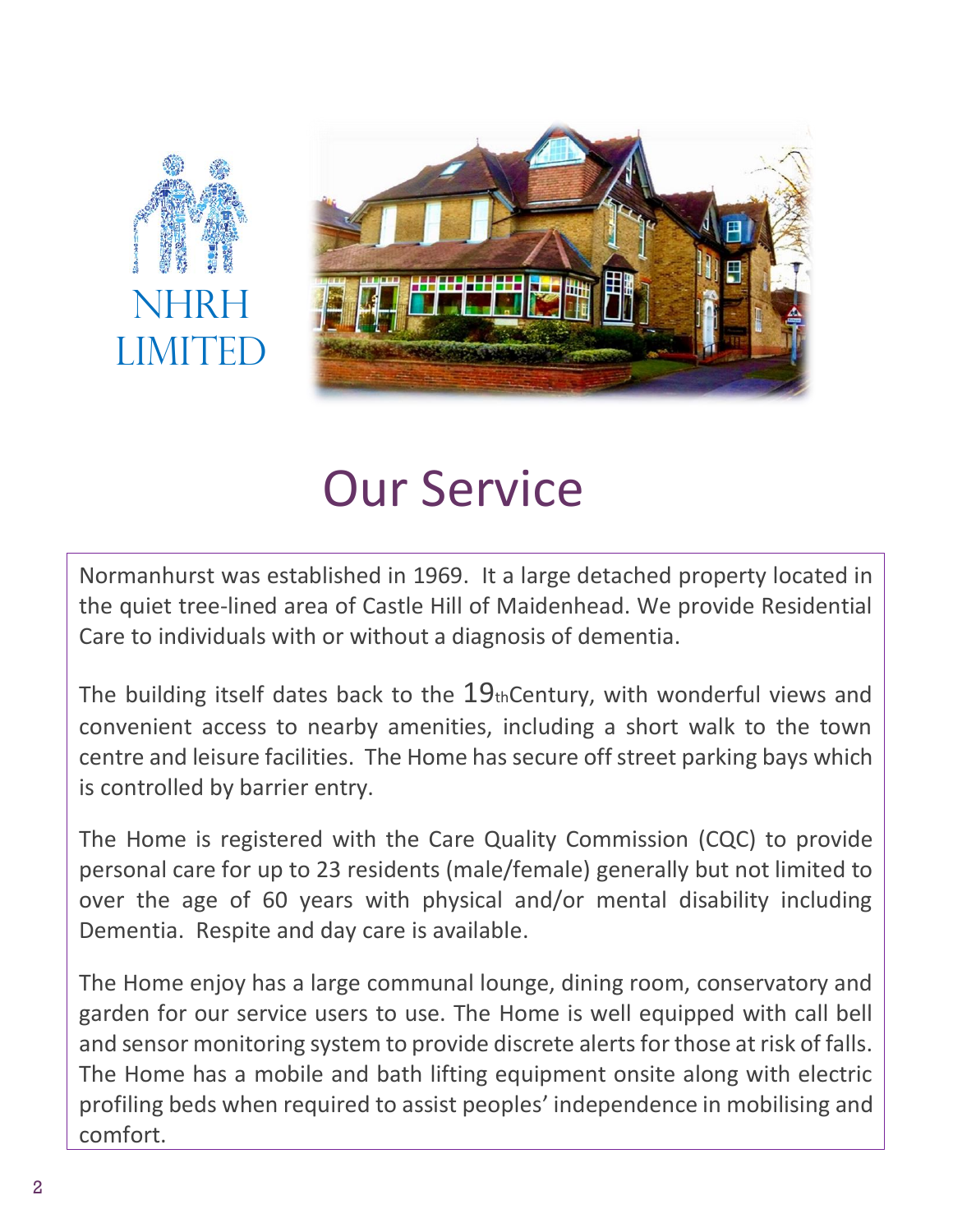# Life in the Home



## The Home

The Home is decorated to luxurious standard. There are 21 single rooms and 1 shared room. All but one of our bedrooms have en-suite facilities. The furnishings and decor create a relaxing and homely feeling which we encourage to be further enhanced by personal effects if desired.

A shaft lift services each floor. Our communal areas provide a focal point for residents to relax and enjoy the companionship of others, watch television, listen to music or take part in activities of their choice. They also provide a meeting place for friends and relatives to socialise.

## **Staffing**

Miss Jade Absolom the Home's Manager has over 10 years experience working in the Care Sector. She is supported by a complement of Team Leaders, Care Assistants, two Cooks, two Cleaners and a Handyman.

Both Directors of NHRH Limited are regularly involved at the Home. Nad Heeroo although semi-retired regularly assists with maintenance and HR and has 45 years' experience in the NHS and was Registered Manager at a care Home in Camberley for 22 years. His son Adam Heeroo is the nominated individual at Normanhurst and holds a Degree in Business Management. He is responsible for day to day oversight and Operations/HR and has over 10 years' experience in Care. He has previously worked as a Registered Manager in Reading.

The Registered Manager and directors regularly calculate the dependency level of all residents and general running requirements of the Home in order to make a judgment of safe staffing levels and ratio. It is the vision of the Home to provide excellent care and thus we ensure we always well-exceed the calculated minimum number of care delivery hours.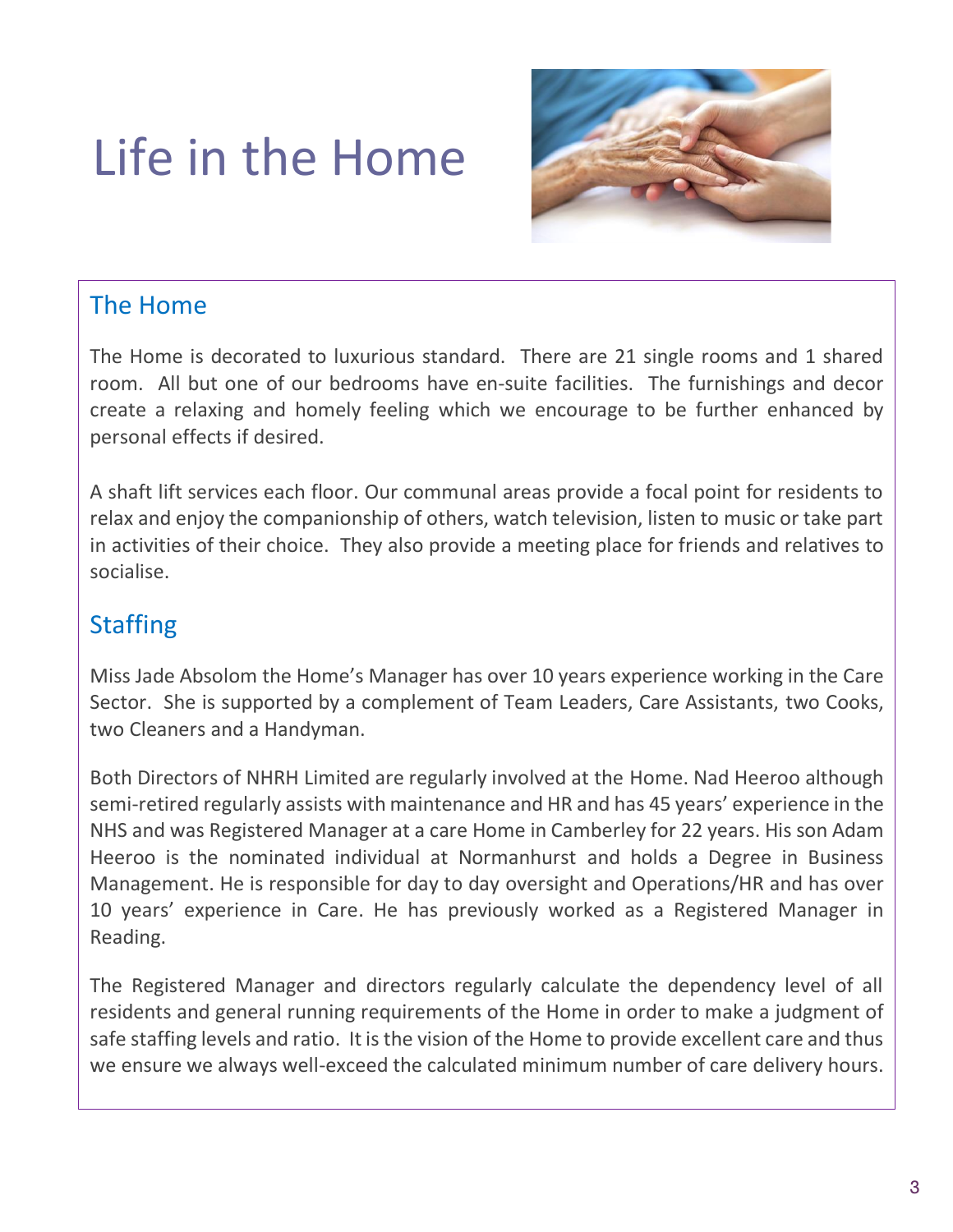# Life in the Home



## Activities

Joyce Brennan the dedicated Activities Co-Ordinator organises daily activities including: gentle exercises, board games, arts and craft, sing-a-longs, quizzes, reminiscence, walks, shopping trips and visits to Town, the salvation Army etc. New suggestions are always welcomed. Residents can participate in the day-to-day running of the Home for example, setting tables, washing up, baking, gardening and helping with domestic chores if they so wish.

## Social life

All relatives and friends are encouraged to visit the Home whenever they wish within normal working hours 8am to 8pm. Residents' birthdays are celebrated with a 'birthday tea'. Residents are encouraged to retain links with the local community and the Home will assist in transporting residents (be it by taxi or offering a lift) to a chosen destination or to a relative/friend's home if they have no transport and live locally. Relatives/friends are welcome to take service users out for the day/overnight stays/holidays. Commodes and continence aids can be supplied provided notice is given.

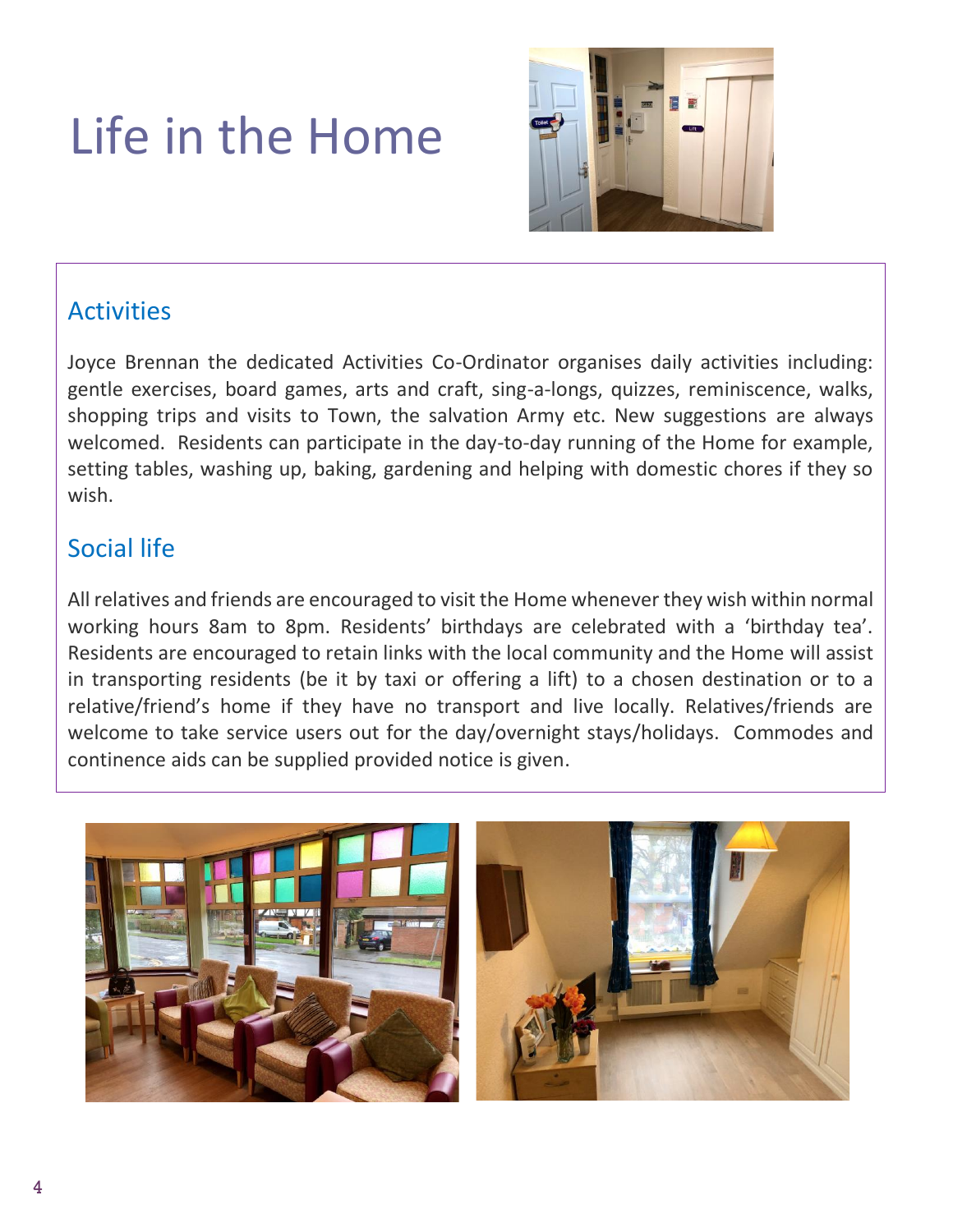

## Health and Safety

We have a number of security aids in place to enable our service users to walk around the Home and garden safely. These are padlocked side gates and alarmed exit doors. The main access to the building is via keypad. All external areas of the Home are monitored by 24hr CCTV. All residents are encouraged to receive a flu vaccination annually unless there is a medical contra-indication. We have a 'No Smoking' policy inside the Home, however service users may smoke under supervision in the grounds of the Home at a designated site. Alcohol may be consumed on the premises but we ask that a senior staff be informed when this is brought into the Home. Visitors/friends are requested to sign in the visitor's book when entering the Home and take note of our Fire Procedure, copies of which are displayed at strategic points around the building.

### Spiritual

A church group visits the Home monthly on a Sunday to conduct a service for everyone. Visits from other religious groups can be catered for upon request.

### Personal Finances

Our policy is not to handle any resident's finances. If a resident is unable to handle his/her finances, any expenditure relating to miscellaneous expenses are paid by the Director and an expenses statement issued to relatives for reimbursement. Each resident's room has a lockable (pin code) cabinet for personal use.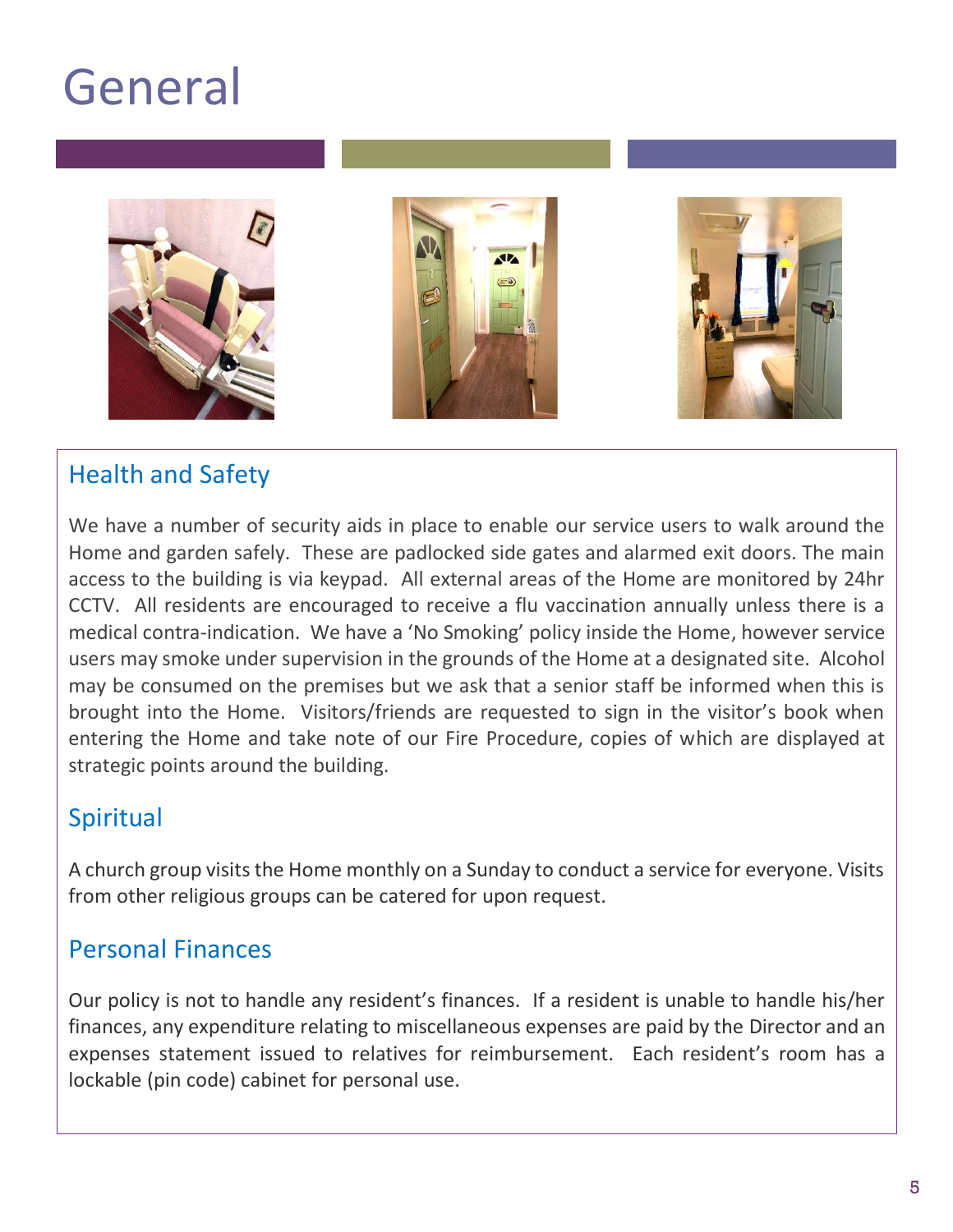$\mathcal{I}(\mathcal{I})$  is the set of  $\mathcal{I}(\mathcal{I})$  in the set of  $\mathcal{I}(\mathcal{I})$ 

## Complaints, Comments, Suggestions and Compliments

Residents, Relative's and friend's complaints, comments, suggestions, compliments are always welcomed. Our Complaints/Comments book is held in the office for confidentiality. Our Compliments book is displayed in the lounge for those wishing to make an entry. On admission, all residents or their advocates receive a copy of our handbook including Complaints Procedure. You can contact: [info@normanhurst.co.uk](mailto:info@normanhurst.co.uk) or call **01628 632618** We guarantee an acknowledgement of a written complaint within two working days and a written response within 7 working days. You can also contact the following:

**CQC:** Care Quality Commission, Citygate, Gallow Gate Newcastle upon Tyne NE1 4PA

Tel: **03000 616161** | By Email: [https://www.cqc.org.uk/give-feedback-on-care](https://www.cqc.org.uk/give-feedback-on-care?referer=promoblock)

## Windsor and Maidenhead Social Services

The Social Services Directorate, York House, Sheet Street Windsor Berks SL4 1DD

### Access Team Tel: **01628 683744**

In order to continuously improve our service, we conduct annual quality assurance surveys for residents, their relatives and professional health agencies. We also hold residents' meetings every 8 weeks, the minutes of which are displayed on our notice board. Relatives/appointees are welcome to attend monthly care review meetings with the Manager.

### Visiting Hours

Relatives and friends are welcome to visit at any time though preferably not after 10pm unless special circumstances exist. Relatives are advised not to visit when they are suffering from colds or any other contagious infection. **If visitors wish to join residents for a meal we ask that a day's notice is given to the Home along with the current charge of £5.00 which is put into the activities budget.**

## Contracts / Agreements

A full sample residential contract is available on request to info@normanhurst.co.uk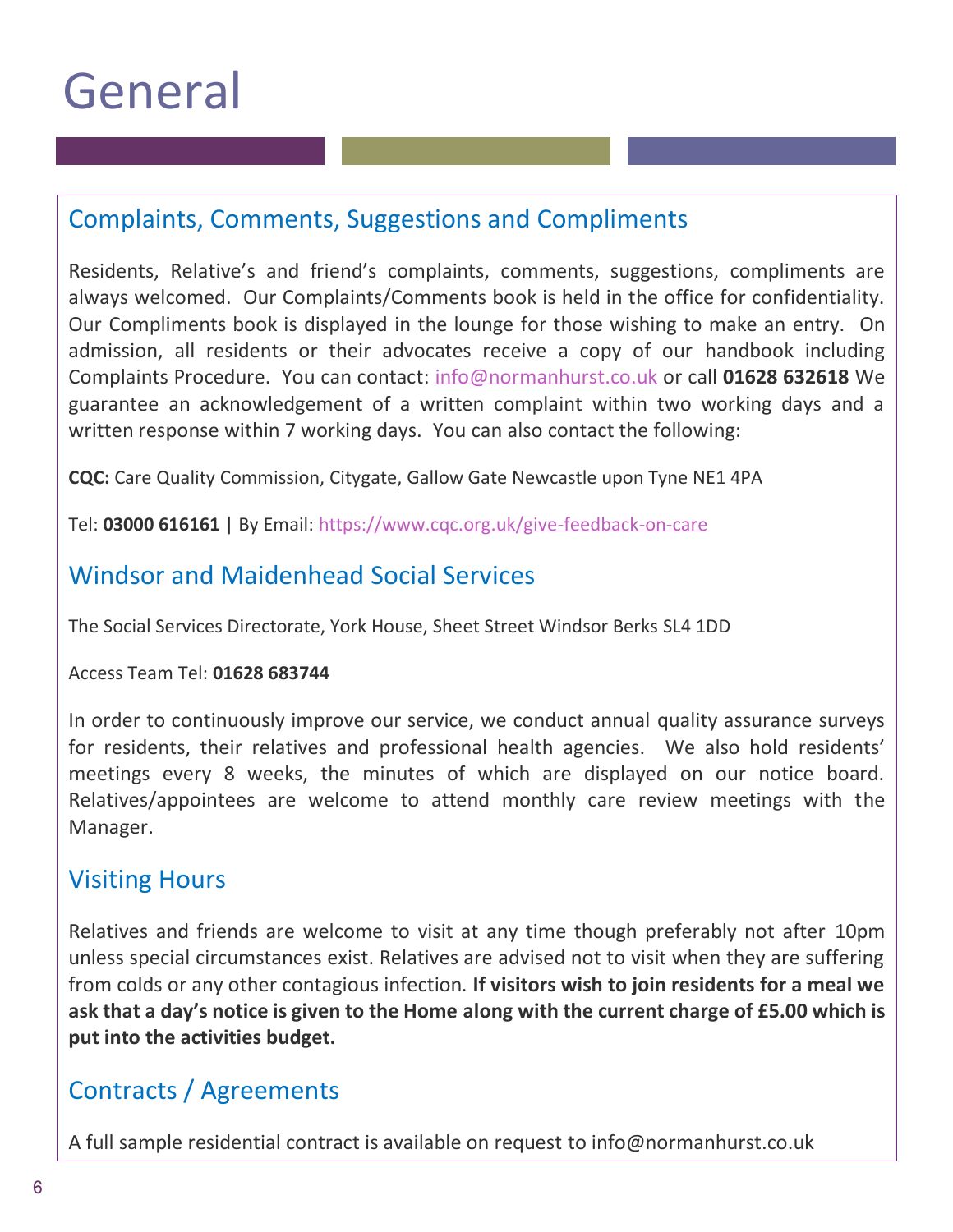$\mathcal{I}(\mathcal{I})$  is a subset of  $\mathcal{I}(\mathcal{I})$ 

## Furnishings

Residents are welcome to bring any personal items into the Home so that they can personalise their room to their particular tastes. Any requirements should be discussed with the Manager. Any electrical equipment brought into the Home will be PAT (Portable Appliance Test) tested and any items of furniture brought into the Home are required to be fire retardant. Private internet/telephone connections or SKY TV are available upon request subject to the cost being met by the resident. A landline with free calls is available for all residents' reasonable use.

### **Insurance**

The home is comprehensively insured. This extends to residents' personal belongings at a rate of £1000. If you require further cover please discuss with the Manager. Any valuable assets must be declared to the Manager during admission for insurance purposes. Storage can be arranged in the home's safe.

## **Testimonials**

"My mother has now been at Normanhurst for several years and is extremely happy and settled there. The staff are wonderfully supportive and caring with her and keep me very well informed of all medical issues. There are various organised activities throughout the week and a hairdresser visits on a weekly basis. The meals are prepared and cooked to a very high standard. On the strength of mums experience, my aunt has recently joined her too. I would unreservedly recommend Normanhurst to anyone looking for a care home."

"Normanhurst has given my aunt comfort, security and company. It is a relief for her family to know she is being well cared for now that she can no longer care for herself."

*"I am more than happy with the care my mother is receiving at Normanhurst. She is always clean and happy. There is always some form of entertainment for the residents whether it is as a group or individually."*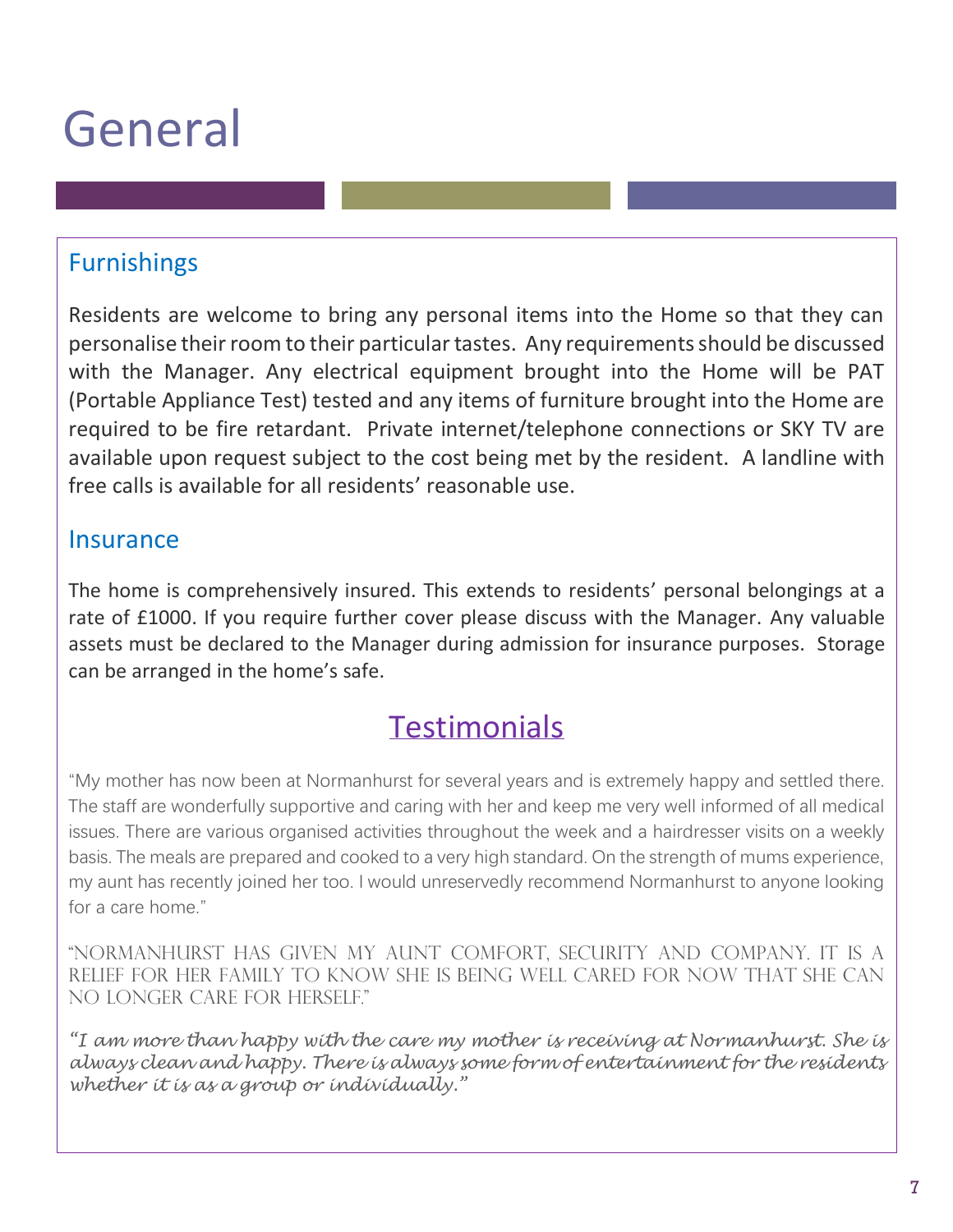

 $\mathcal{I}(\mathcal{I})$  is a subset of  $\mathcal{I}(\mathcal{I})$ 

### **Meals and Refreshments Arrangements**

| <b>Breakfast:</b>     | 7.30 - 9.30am                   |
|-----------------------|---------------------------------|
|                       | Morning Coffee: 10.00 - 10.30am |
| Lunch:                | 12.30 - 1.30pm                  |
| <b>Afternoon Tea:</b> | $2.45 - 3.30pm$                 |
| Supper:               | $5.15 - 6.00$ pm                |
|                       | Evening Drinks: 7.00pm onwards  |

At least two options with be provided for lunch and supper.

A full copy of the menu can be provided to you if requested. All Meals, Drinks ar snacks are always available outside of the above times on request or as assessed

### **Housekeeping and Laundry**

All clothes are laundered on site. Dry cleaning is handled off site for which a charge is made. Bed linen is provided. We advise that service users supply their own towels and flannels in order to prevent cross-infection. We ask that all service user's clothes are labelled, able to withstand frequent washing and tumble drying, do not require hand washing and



### **Outings / Staff Escorts**

A flat fee of £16.50 per hour, plus associated costs, is charged for all staff escort duties, which necessitate booking an extra staff, except for GP appointments.



#### **Newspapers**

Newspapers can be ordered through Brighton's Newsagents via the Manager and delivered to the Home. Service users are responsible for costs. The Daily Mail, for example, is approximately on average £36.00 pcm.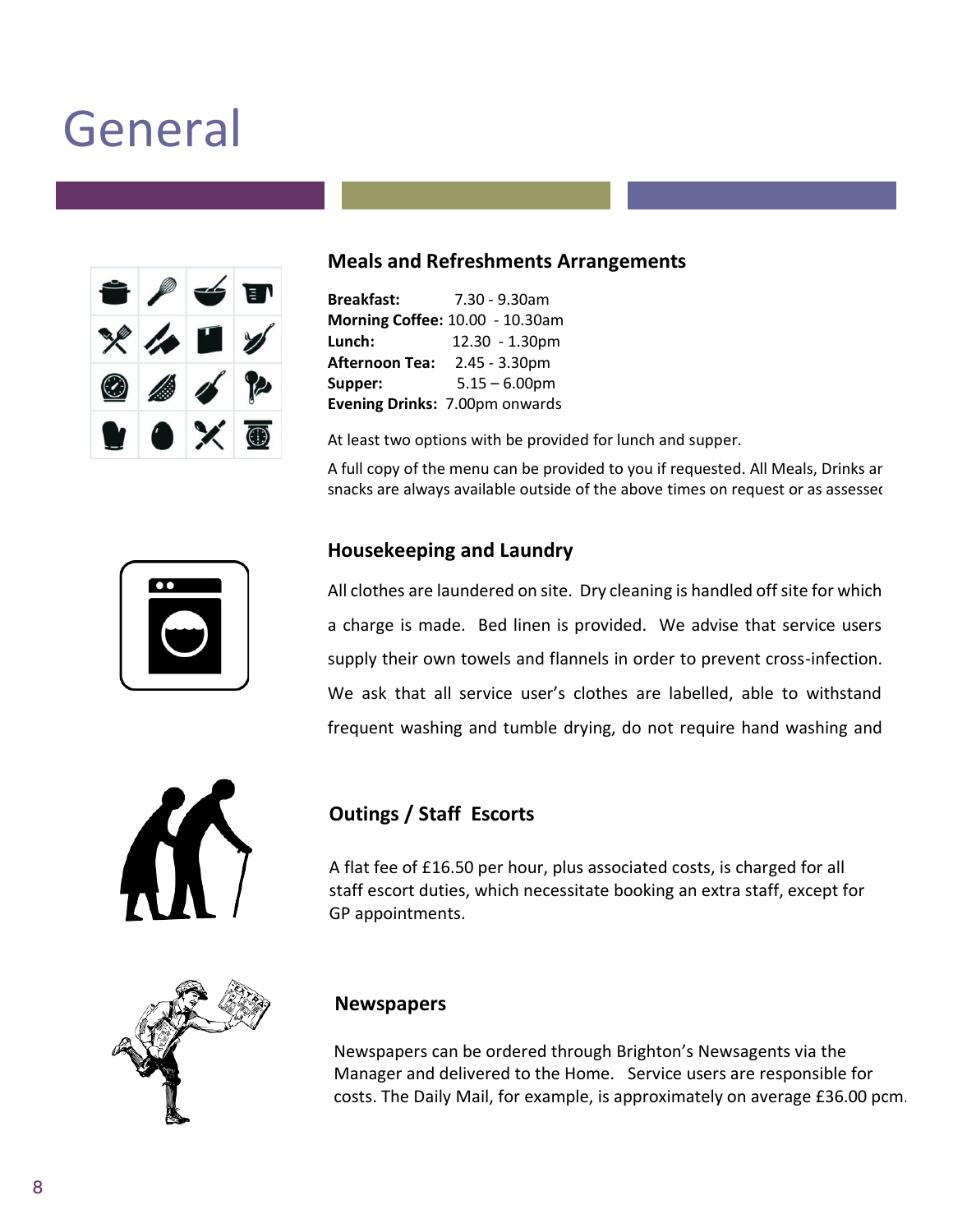

# **Other**

### **Dentist/Optician/Audiologist**

Appointments are offered at least annually and on an as needs basis to all service users. Audiology appointments are arranged through GP referral.

### **Chiropody**

A chiropodist visits the Home approximately every 6 weeks.

#### **The current charge is: £18.00 per visit**

#### **Haircare**

The hairdresser, Karen Cox visits the Home weekly and as required for special occasions.

#### **Please contact the Home for your requirements and current charges.**

#### **Doctors Surgeries**

Residents are welcome to retain their own GP if they live in the Maidenhead. The Home has good relationships with the local GP practices who visit the Home as needed. Specialist support such as Physiotherapy and Community Nurses will be arranged on a needs basis via the GP.

#### **Specialist Services**

Upon request, the Home can assist service users to gain access to beauty therapists or alternative therapists such as a chiropractor or acupuncturist. The Home accepts no responsibility for the safety or otherwise of such services and these are used by service users. at their own risk. Service users are responsible for paying for such services.